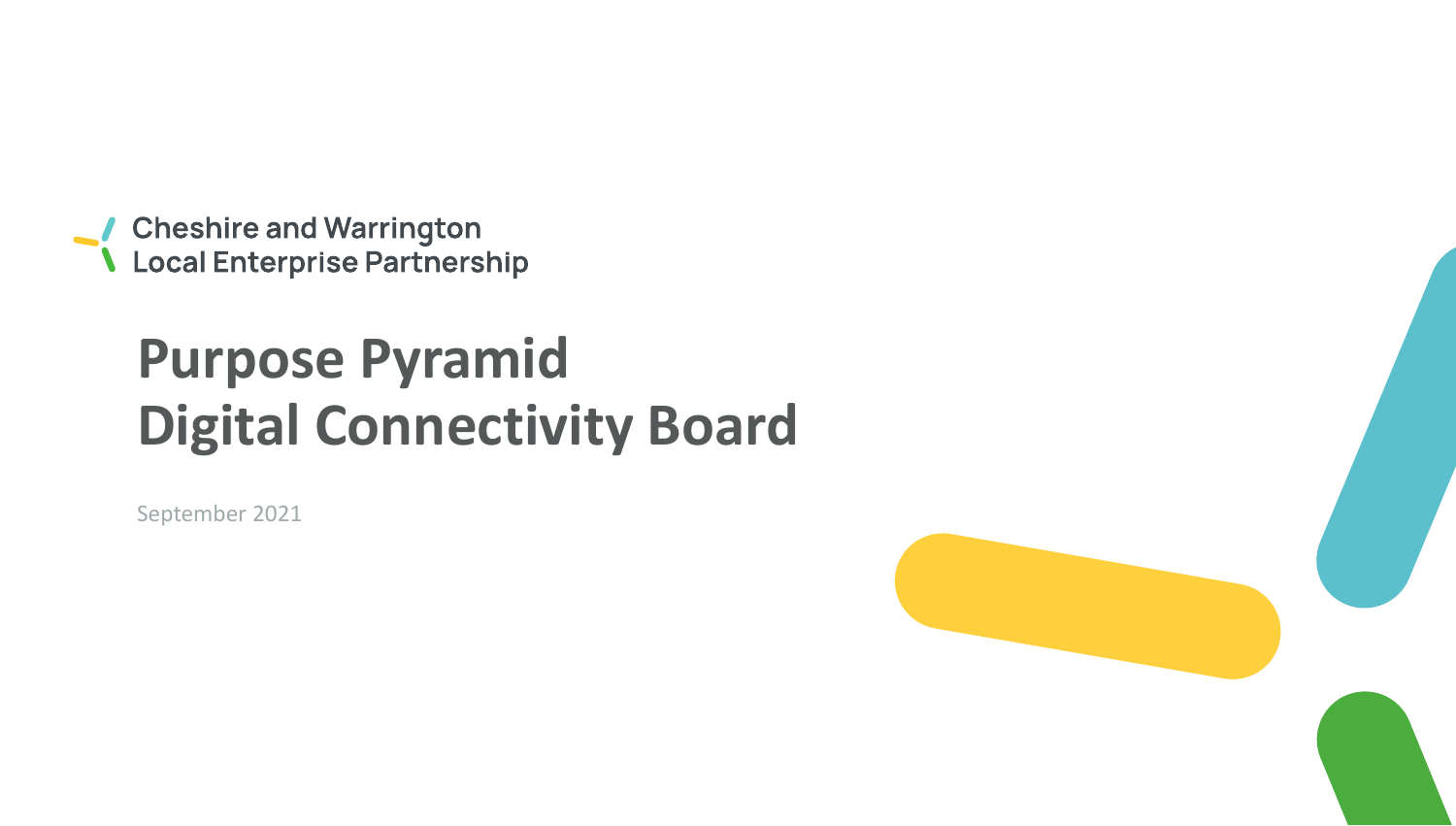## **Delivering our Vision**

Board members will lead, advise and influence the delivery of our vision.

| <u>S</u><br><b>Our Role</b>                        | <b>Context</b> | <b>KKK</b><br><b>Priorities</b>         | <b>Stakeholders</b> | <b>Vision</b><br><b>Healthy, Sustainable,</b><br><b>Inclusive and Growing</b> |
|----------------------------------------------------|----------------|-----------------------------------------|---------------------|-------------------------------------------------------------------------------|
| Slide 01 of 07<br><b>Board Awayday Conclusions</b> |                | $\bullet\quad$<br>$\bullet\quad\bullet$ | $\bullet$<br>.      | $-30 - 0.3$                                                                   |

. . . . . . . .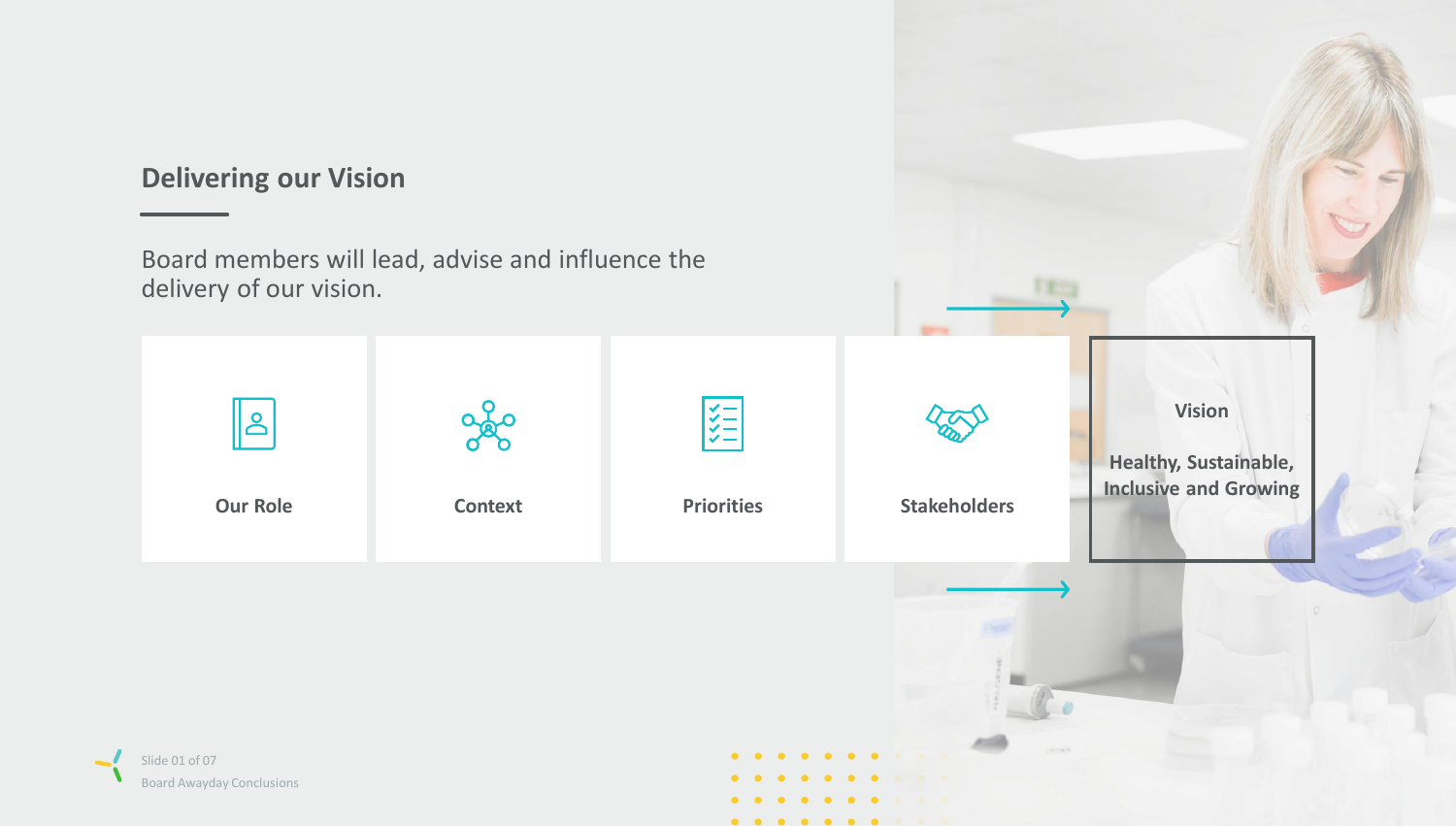| <b>Purpose Pyramid</b> | To advise the Cheshire and Warrington<br>LEP on strategic digital connectivity policy,<br>strategies and plans for the sub-region                                                                                                                                                                                                                                                                                                                                                                                                                                                                                   | Our purpose                  |
|------------------------|---------------------------------------------------------------------------------------------------------------------------------------------------------------------------------------------------------------------------------------------------------------------------------------------------------------------------------------------------------------------------------------------------------------------------------------------------------------------------------------------------------------------------------------------------------------------------------------------------------------------|------------------------------|
|                        | To ensure that digital connectivity<br>contributes to the sub-region being the<br>healthiest, most sustainable, inclusive<br>and growing economy in the UK                                                                                                                                                                                                                                                                                                                                                                                                                                                          | <b>Our vision</b>            |
|                        | Collaborative, connected, apolitical, agile and<br>ambitious                                                                                                                                                                                                                                                                                                                                                                                                                                                                                                                                                        | Our principles / values      |
|                        | 1: Enable Gigabit Capable infrastructure across the C&W LEP sub-region; 2:<br>Address areas of coverage inconsistencies and speed/service inequalities in<br>recognition of changing work patterns, a mobile workforce, reliance on<br>connectivity and the convergence of fixed/mobile technologies; 3:<br>Adopt/strengthen a consistent barrier busting approach to digital policy; 4:<br>Drive adoption of digital connectivity by increasing participation/skills and<br>take-up of services.                                                                                                                   | <b>Our strategy</b>          |
|                        | 1: Identifying the priorities for improving digital connectivity across the sub-region which will support<br>and deliver the LEP's vision and wider priorities; 2: Influencing those organisations which can help to<br>deliver the priorities, including Government Departments, Local Authorities, Connecting Cheshire,<br>digital infrastructure companies; and 3: Working with, influencing, and taking account of the issues<br>and priorities identified by relevant sub-regional structures including Employer Skills and Education<br>Board, Digital Skills Partnership, other LEP Boards and partnerships. | <b>Our deliverables</b>      |
|                        | Expertise, knowledge, influence and reach, partnerships, delivery capability, collective leadership                                                                                                                                                                                                                                                                                                                                                                                                                                                                                                                 | <b>Our core capabilities</b> |
|                        | A more inclusive, healthy, sustainable growing economy                                                                                                                                                                                                                                                                                                                                                                                                                                                                                                                                                              | <b>Outcomes</b>              |

 $\prec$